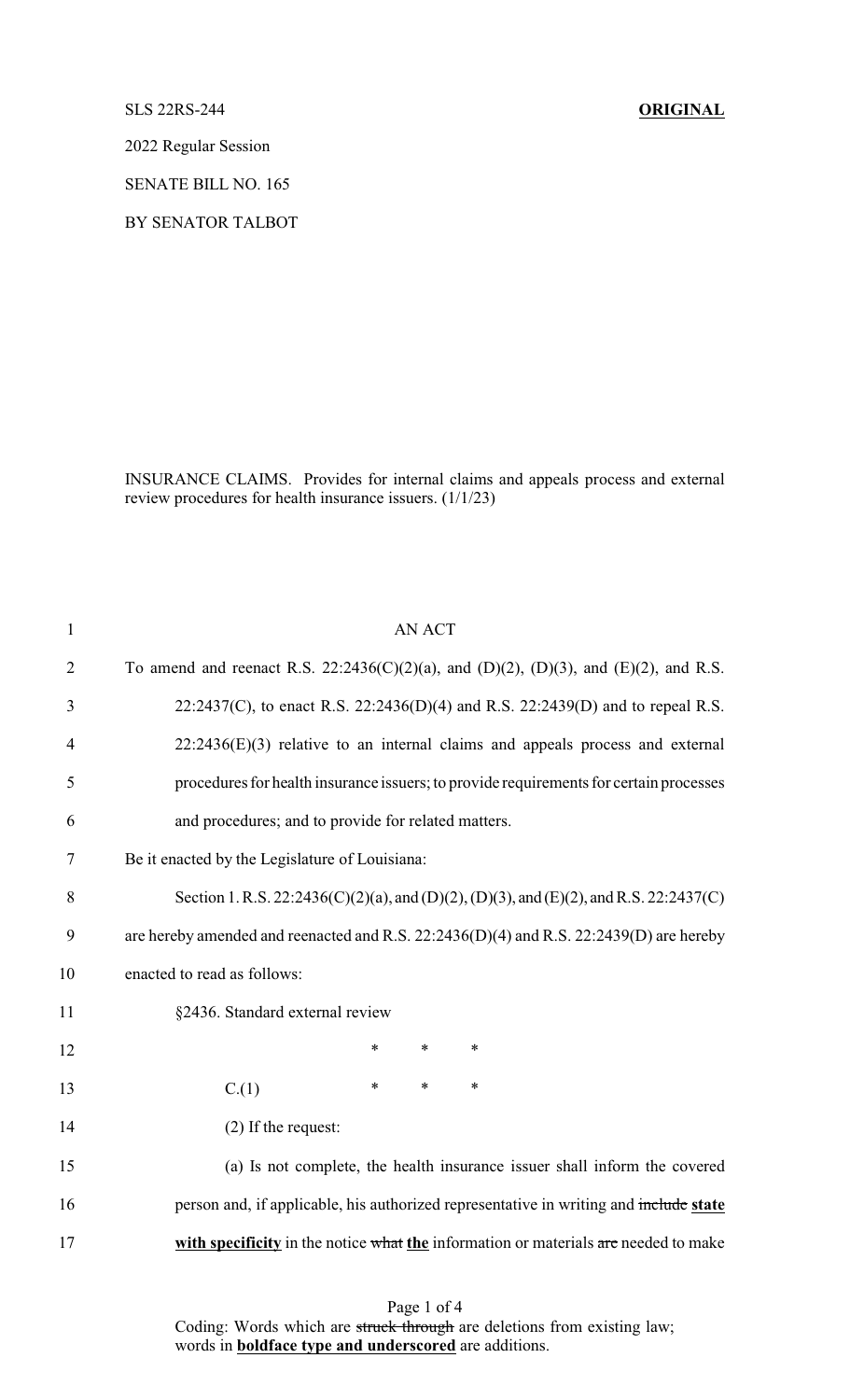|  | the request complete. |  |
|--|-----------------------|--|
|--|-----------------------|--|

2 D.(1) \* \* \*

 (2) **A health insurance issuer shall notify the commissioner in a manner prescribed by the department, if a request is determined not complete pursuant to Subsection C of this Section, and the notice shall state with specificity the information or materials needed to make the request complete. If a form required by a health insurance issuer has not been completed, the health insurance issuer shall include in the notice a copy of the form, and copies of any materials submitted by the covered person or, if applicable, his authorized representative that could reasonably be interpreted as pertaining to the same subject matter or purpose of the form.**

 **(3)**In reachinga decision, the assigned independent review organization shall not be bound by any decisions or conclusions reached during the health insurance issuer's internal claims and appeals process as provided pursuant to R.S. 22:2401.

 (3)**(4)** The commissioner shall include in the notice provided to the covered person and, if applicable, his authorized representative a statement that the covered person or his authorized representative may submit in writing to the assigned independent review organization, within five business days following the date of receipt of the notice provided pursuant to Subparagraph (1)(b) of this Subsection, additional information that the independent review organization shall consider when conducting the external review. The independent review organization shall be authorized but not required to accept and consider additional information submitted after five business days.

24 E.(1) \* \* \*

 (2)**(a)** Except as provided in Paragraph (3) of this Subsection, failure by the health insurance issuer or its utilization review organization **If a health insurance issuer or its utilization review organization fails** to provide the documents and information within the time frame specified in Paragraph (1) of this Subsection**, the assigned independent review organization may terminate the external review**

> Page 2 of 4 Coding: Words which are struck through are deletions from existing law; words in **boldface type and underscored** are additions.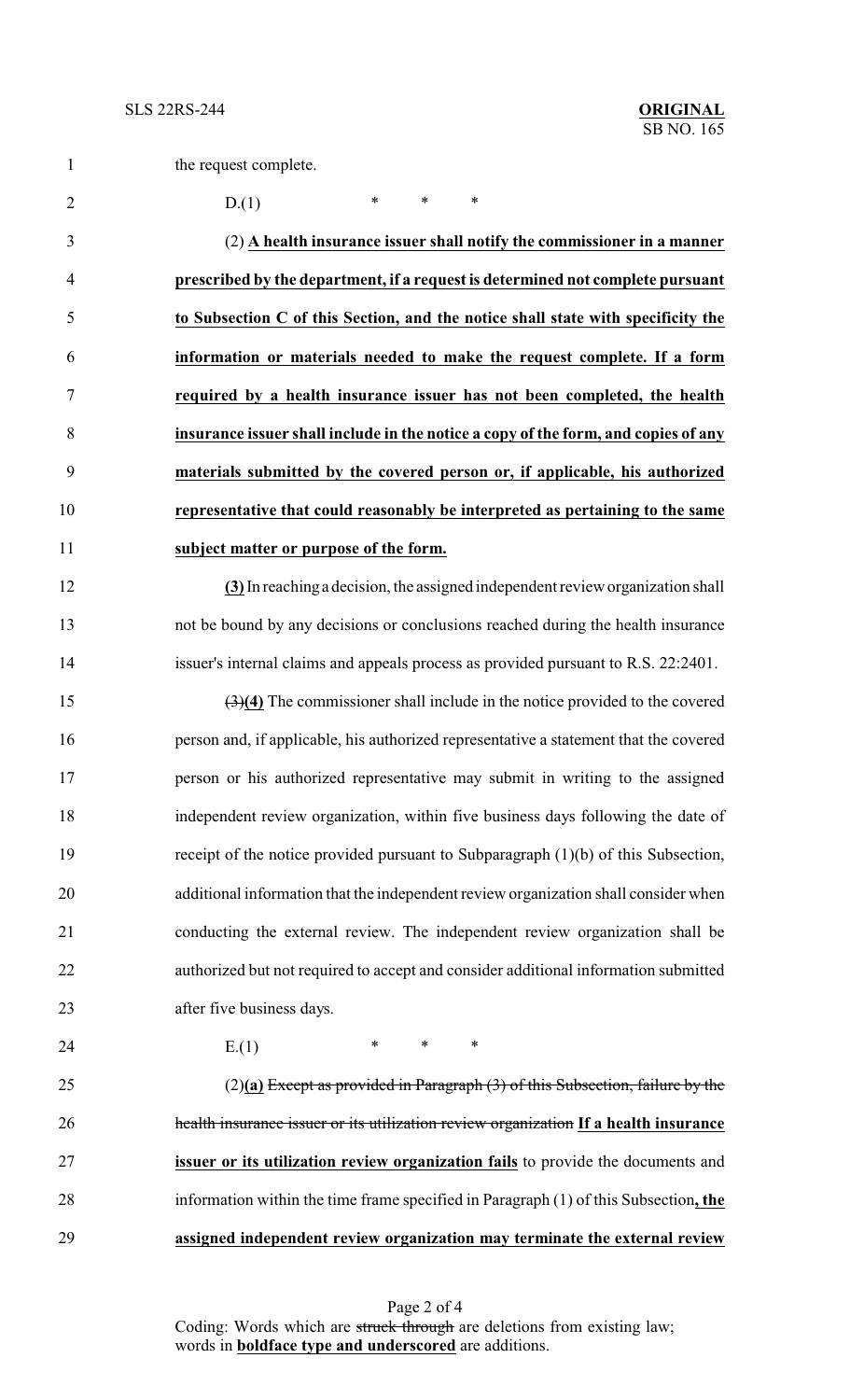| $\mathbf{1}$   | process and make a decision to reverse the adverse determination or the final          |
|----------------|----------------------------------------------------------------------------------------|
| $\overline{2}$ | adverse determination. shall not delay the conduct of the external review.             |
| 3              | (b) Within one business day after making the decision under                            |
| $\overline{4}$ | Subparagraph (a) of this Paragraph, the independent review organization shall          |
| 5              | notify the covered person in writing, if applicable, his authorized representative,    |
| 6              | the health insurance issuer, and the commissioner.                                     |
| $\tau$         | *<br>*<br>∗                                                                            |
| 8              | §2437. Expedited external review                                                       |
| 9              | $\ast$<br>$\ast$<br>$\ast$                                                             |
| 10             | $C(\underline{1})$ Upon receipt of the notice from the commissioner of the name of the |
| 11             | independent review organization assigned to conduct the expedited external review      |
| 12             | pursuant to Paragraph $(B)(4)$ of this Section, the health insurance issuer or its     |
| 13             | designee utilization review organization shall provide or transmit all necessary       |
| 14             | documents and information considered in making the adverse determination or final      |
| 15             | adverse determination to the assigned independent review organization                  |
| 16             | electronically, by telephone or facsimile, or by any other available expeditious       |
| 17             | method.                                                                                |
| 18             | (2) Any information required by Subparagraph (1) of this Paragraph                     |
| 19             | and not received from a health insurance issuer as expeditiously as is necessary       |
| 20             | for consideration in reaching a decision required in Paragraph E of this Section,      |
| 21             | shall be presumed to include the information that is the most favorable to a           |
| 22             | covered person in reaching a decision required in Paragraph E of this Section.         |
| 23             | *<br>$\ast$<br>$\ast$                                                                  |
| 24             | §2439. Binding nature of external review decision                                      |
| 25             | *<br>$\ast$<br>$\ast$                                                                  |
| 26             | D. A health insurance issuer shall not deny coverage of a claim regarding              |
| 27             | an external review decision rendered in favor of coverage based on any reason          |
| 28             | that was subject to an external review had the reason been raised prior to the         |
| 29             | request for external review.                                                           |